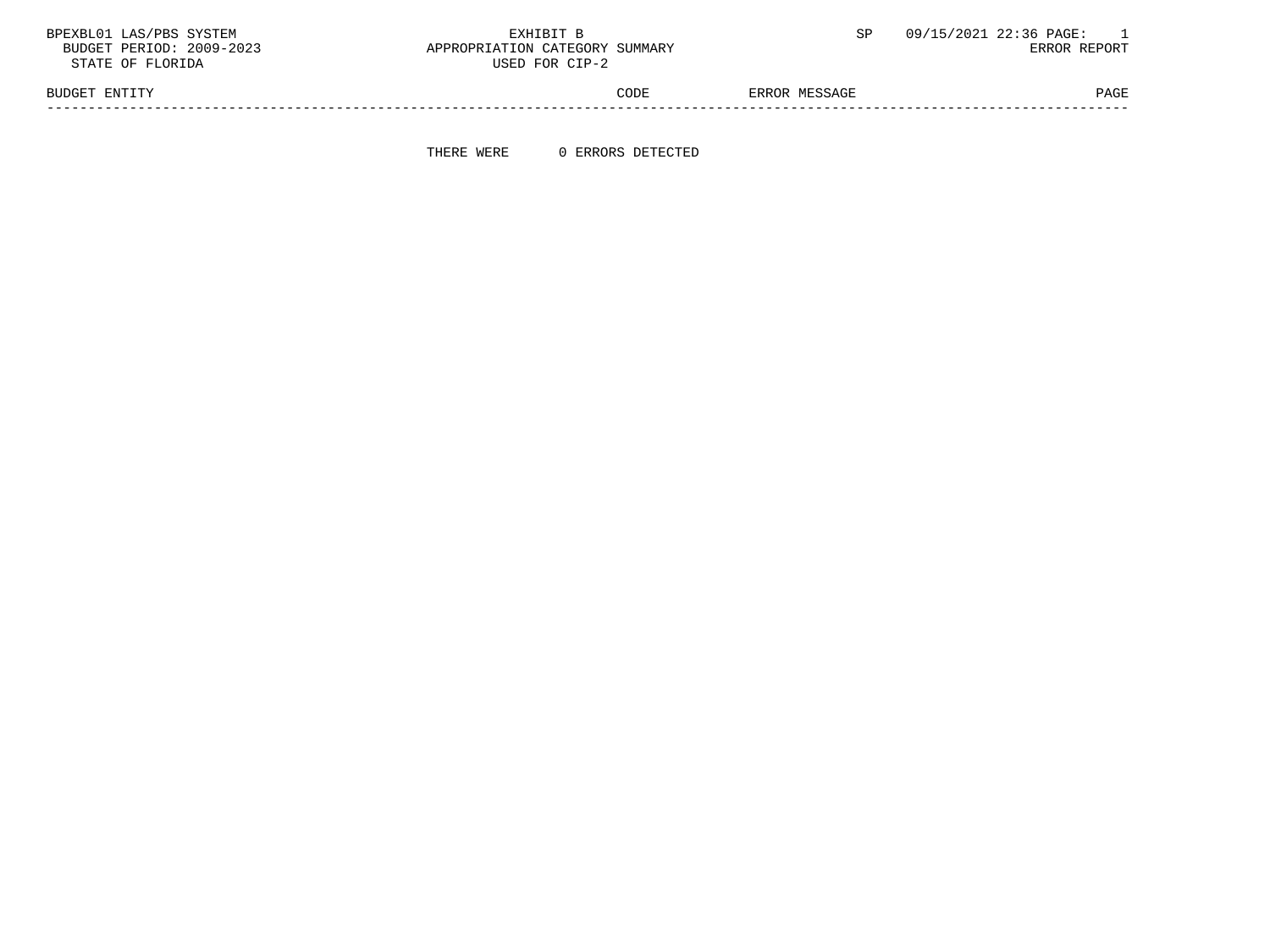| BPEXBL01 LAS/PBS SYSTEM<br>BUDGET PERIOD: 2009-2023<br>STATE OF FLORIDA          |                   | EXHIBIT B<br>APPROPRIATION CATEGORY SUMMARY<br>USED FOR CIP-2                                                                                          |                    |                       | SP                                                  | 09/15/2021 22:36 PAGE:           | 1 |
|----------------------------------------------------------------------------------|-------------------|--------------------------------------------------------------------------------------------------------------------------------------------------------|--------------------|-----------------------|-----------------------------------------------------|----------------------------------|---|
|                                                                                  | AMOUNT POS<br>POS | COL A03 COL A06 COL A07 COL A08 COL A09<br>AGY REQUEST AG FCO PLAN AG FCO PLAN AG FCO PLAN AG FCO PLAN AG FCO PLAN FY 2022-23 FY 2026-27<br>AMOUNT POS | AMOUNT POS         | AMOUNT POS            | AMOUNT                                              | CODES                            |   |
| CORRECTIONS, DEPT OF<br>PGM: SECURITY/INSTIT OPER<br>CORR FACILITY MAINT/REP     |                   |                                                                                                                                                        |                    |                       |                                                     | 70000000<br>70030000<br>70032000 |   |
| FIXED CAPITAL OUTLAY<br>CORRECTIONAL FAC-LEASE PUR                               |                   |                                                                                                                                                        |                    |                       |                                                     | 080000<br>080027                 |   |
| GENERAL REVENUE FUND 53,051,077 50,932,468 50,882,218 50,842,343 39,764,025 1000 |                   |                                                                                                                                                        |                    |                       |                                                     |                                  | 5 |
| ADA REPAIRS/RENOV                                                                |                   |                                                                                                                                                        |                    |                       |                                                     | 083150                           |   |
| GENERAL REVENUE FUND 900,000 900,000 900,000 750,000 750,000 750,000 1000        |                   |                                                                                                                                                        |                    |                       |                                                     |                                  | 3 |
| MAJ REP, RENO & IMP/MAJ INS                                                      |                   |                                                                                                                                                        |                    |                       |                                                     | 083258                           |   |
| GENERAL REVENUE FUND<br>STATE INMATE WELFARE TF                                  |                   | $32,077,239$ 60,810,051 44,490,514 28,116,304 7,133,896 1000<br>7,500,000    7,500,000    7,500,000    7,500,000    7,500,000 2523                     |                    |                       |                                                     |                                  |   |
| TOTAL APPRO                                                                      | 39,577,239        |                                                                                                                                                        |                    |                       | 68, 310, 051 51, 990, 514 35, 616, 304 14, 633, 896 |                                  |   |
| MENTAL HEALTH FACILITY                                                           |                   |                                                                                                                                                        |                    |                       |                                                     | 088190                           |   |
| GRANTS AND DONATIONS $TF$ 158,163,339                                            |                   |                                                                                                                                                        |                    |                       |                                                     | 2339                             |   |
| IMPROVS/SECURITY SYSTEMS                                                         |                   |                                                                                                                                                        |                    |                       |                                                     | 088225                           |   |
| GENERAL REVENUE FUND 8,183,530 50,737,305 46,598,159 31,395,104 24,466,018 1000  |                   |                                                                                                                                                        |                    |                       |                                                     |                                  |   |
| CORR ENVIRONMENTAL DEFIC                                                         |                   |                                                                                                                                                        |                    |                       |                                                     | 088302                           |   |
| GENERAL REVENUE FUND                                                             |                   |                                                                                                                                                        | 35,000,000 912,747 |                       |                                                     | 1000                             |   |
| FAC PROV ADDITION CAPACITY                                                       |                   |                                                                                                                                                        |                    |                       |                                                     | 088315                           |   |
| GENERAL REVENUE FUND                                                             |                   | 25,950,000                                                                                                                                             |                    |                       |                                                     | 1000                             |   |
| NEW/EXP ADMIN & SUPPT FAC                                                        |                   |                                                                                                                                                        |                    |                       |                                                     | 088362                           |   |
| GENERAL REVENUE FUND                                                             |                   | 25,481,000                                                                                                                                             |                    | 25,781,000 25,281,000 | 25,281,000 1000                                     |                                  |   |

4

2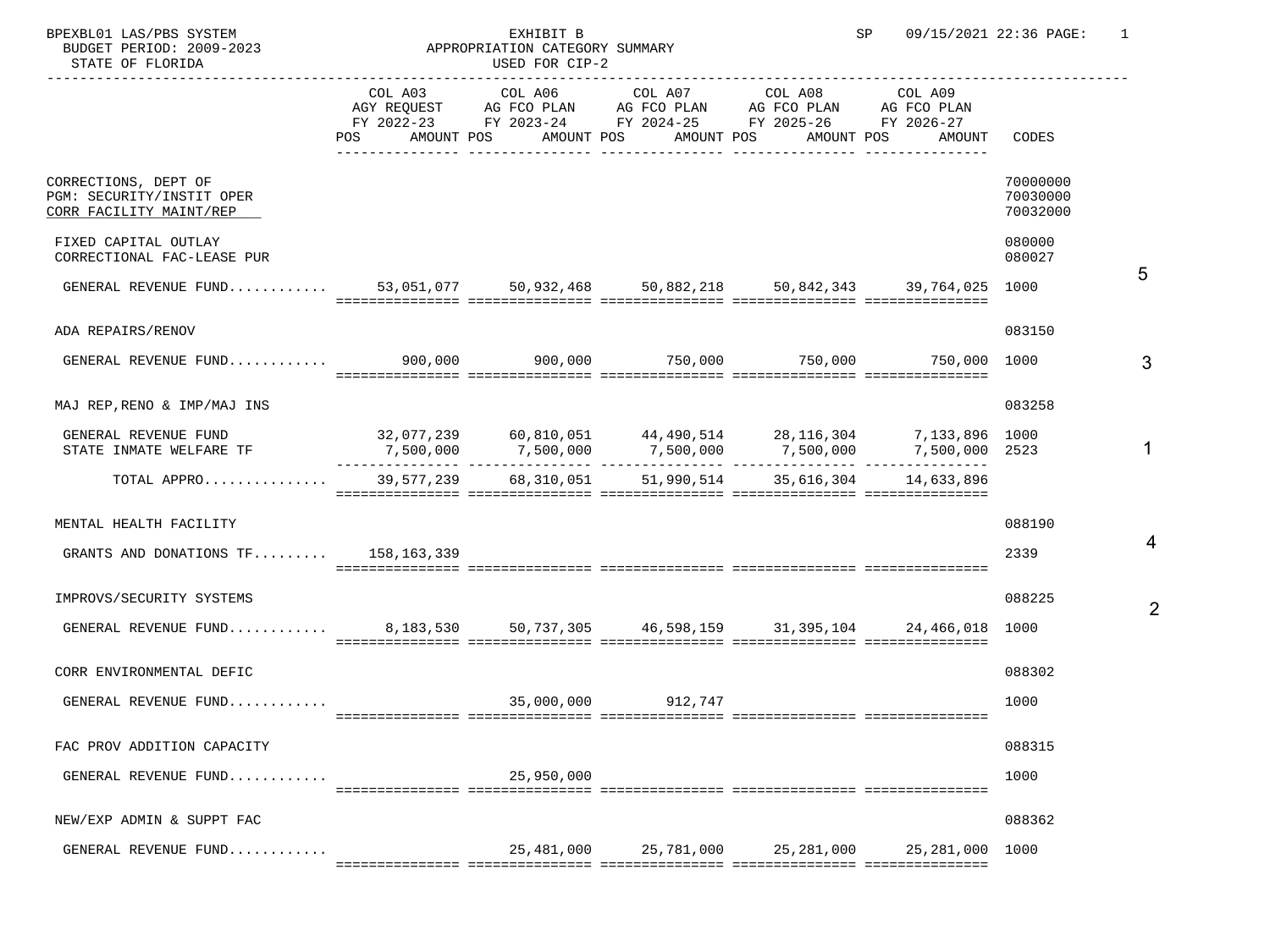| SP |  | 09/15/2021 22:36 PAGE: |  |
|----|--|------------------------|--|
|    |  |                        |  |

STATE OF FLORIDA

## BPEXBL01 LAS/PBS SYSTEM EXHIBIT B SP 09/15/2021 22:36 PAGE: 2 APPROPRIATION CATEGORY SUMMARY<br>USED FOR CIP-2

|                                                                          |            | COL A03 COL A06 COL A07 COL A08 COL A09<br>AGY REQUEST AG FCO PLAN AG FCO PLAN AG FCO PLAN AG FCO PLAN |  |        |                      |
|--------------------------------------------------------------------------|------------|--------------------------------------------------------------------------------------------------------|--|--------|----------------------|
|                                                                          | POS        | FY 2022-23 FY 2023-24 FY 2024-25 FY 2025-26 FY 2026-27<br>AMOUNT POS AMOUNT POS AMOUNT POS AMOUNT POS  |  | AMOUNT | CODES                |
| CORRECTIONS, DEPT OF                                                     |            |                                                                                                        |  |        | 70000000             |
| PGM: SECURITY/INSTIT OPER<br>CORR FACILITY MAINT/REP                     |            |                                                                                                        |  |        | 70030000<br>70032000 |
| FIXED CAPITAL OUTLAY<br>NEW, EXP/IMPRV/MEDICAL FACS                      |            |                                                                                                        |  |        | 080000<br>088368     |
| GENERAL REVENUE FUND                                                     |            | 800,000                                                                                                |  |        | 1000                 |
|                                                                          |            | :=======  ===============  ======                                                                      |  |        |                      |
| NEW/EXPANDED FOOD SVC FAC                                                |            |                                                                                                        |  |        | 088377               |
| GENERAL REVENUE FUND                                                     |            | 5,200,000                                                                                              |  |        | 1000                 |
| TOTAL: CORR FACILITY MAINT/REP<br>BY FUND                                |            |                                                                                                        |  |        | 70032000             |
| GENERAL REVENUE FUND                                                     | 94,211,846 |                                                                                                        |  |        |                      |
| GRANTS AND DONATIONS TF 158,163,339                                      |            |                                                                                                        |  |        | 2339                 |
| STATE INMATE WELFARE TF                                                  |            | 7,500,000    7,500,000    7,500,000    7,500,000    7,500,000 2523                                     |  |        |                      |
| TOTAL BUREAU 259,875,185 263,310,824 176,914,638 143,884,751 104,894,939 |            |                                                                                                        |  |        |                      |
|                                                                          |            |                                                                                                        |  |        |                      |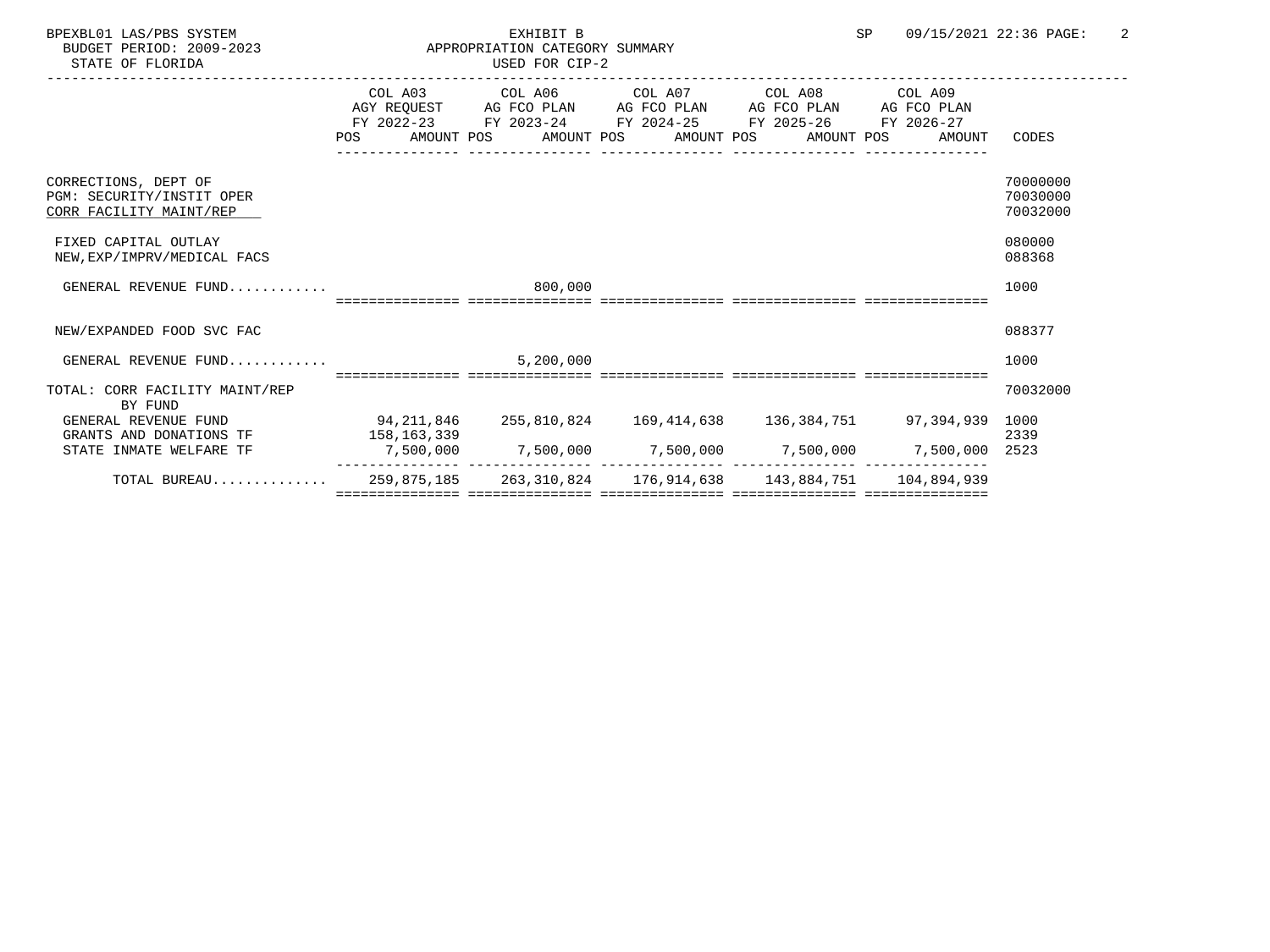\*\*\*\*\*\*\*\*\*\*\*\*\*\*\*\*\*\*\*\*\*\*\*\*\*\*\*\*\*\*\*\*\*\*\*\*\*\*\*\*\*\*\*\*\*\*\*\*\*\*\*\*\*\*\*\*\*\*\*\*\*\*\*\*\*\*\*\*\*\*\*\*\*\*\*\*\*\*\*\*\*\*\*\*\*\*\*\*\*\*\*\*\*\*\*\*\*\*\*\*\*\*\*\*\*\*\*\*\*\*\*\*\*\*\*\*\*\*\*\*\*\*\*\*\*\*\*\*\*\*\* \* BPEXBL01 STATISTICAL INFORMATION 09/15/2021 22:36:37:\* \* BUDGET PERIOD: 2009-2023 EXHIBIT B REPORT REQUEST SDM 70 SP \* \* COMPILE DATE: 08/21/2013 2000 COMPILE TIME: 14:36:23 \*\*\*\*\*\*\*\*\*\*\*\*\*\*\*\*\*\*\*\*\*\*\*\*\*\*\*\*\*\*\*\*\*\*\*\*\*\*\*\*\*\*\*\*\*\*\*\*\*\*\*\*\*\*\*\*\*\*\*\*\*\*\*\*\*\*\*\*\*\*\*\*\*\*\*\*\*\*\*\*\*\*\*\*\*\*\*\*\*\*\*\*\*\*\*\*\*\*\*\*\*\*\*\*\*\*\*\*\*\*\*\*\*\*\*\*\*\*\*\*\*\*\*\*\*\*\*\*\*\*\*  $\star$   $\star$ SAVE INITIALS: SAVE DEPARTMENT: 07 SAVE ID: CIP \* ------------------------------------------------------------------------------------------------------------------------------- \* \* ITEMIZATION OF EXPENDITURE: IOE ACCUMULATION LEVEL: 0 (1=OPER/FCO, 2=IOE, 0=MERGED) \* \* SECTION: MERGE SECTIONS (Y/N): Y \* \* MERGE GROUPS (Y/N): Y \* \* BUDGET ENTITY OR GROUP/ACCUMULATION LEVEL (DEP, DIV, BUR, SUB, LBE, MRG): \*  $*$  1-7: LBE  $*$  $*$  8-14:  $*$  \* 15-21: \* \* 22-27: \* \* EXCLUDE: \*  $\star$   $\star$ PROGRAM COMPONENT/ACCUMULATION LEVEL  $(1, 2, 3, 4$  OR 5 FOR  $2, 4, 6, 8$  OR 10 DIGITS, 0=MERGED):<br>0 0 0 0  $\begin{array}{ccccccc} & & & & 0 & & & & 0 & & & 0 & & & 0 & & & 0 \ & & & & & & 0 & & & & & 0 & & & & 0 \ \end{array}$  $\star$   $\star$  \* APPROPRIATION CATEGORY OR GROUP/ACCUMULATION LEVEL (1=MAJOR, 2=MINOR, 0=MERGED): \* \* 08 2 14 2 \* \* FUND GROUPS SET: OR FUND: THE SOURCE IDENTIFIER: THE MERGE FSI (Y/N): Y \* FCO (Y/N): Y FTE (Y/N): N SALARY RATE (Y/N): N \* \* ------------------------------------------------------------------------------------------------------------------------------- \* \* COLUMN SELECTION/P=PERCENTAGE OF TOTAL COLUMN: \* \* A03 A06 A07 A08 A09 CODES \*  $\star$   $\star$  \* REPORT COLUMNS WITH CALCULATION DIFFERENCE ONLY (Y/N): N THAT EXCEED: \* \* \* \* LEVELS OF TOTALS: (N=NO TOTAL, L=LINE TOTAL, T=BY FUND TYPE, D=BY DETAIL FUND, B=BY DETAIL FUND AND FUND TYPE, \* G=FUND GROUP LINE TOTALS, E=BY DETAIL FUND AND FUND GROUP) \* RUN: N ITEM OF EXP: N GROUP/SECTION: N DEPARTMENT: D DIVISION: N BUREAU: N SUB-BUREAU: N \* LBE: D PROG COMP: N MAJOR APP CAT: N MINOR APP CAT: D \* \*  $\star$   $\star$  $\star$   $\star$  \* APPROPRIATION CATEGORY TITLES: S SORT OPTION: A REPORT SEQUENCE: \* (S=SHORT, L=LONG)  $A=ITEM$  OF EXP/BUDGET ENTITY DEPT/BUDGET ENTITY: N A=ALPHABETICAL B=BUDGET ENTITY/ITEM OF EXP PROGRAM COMPONENT: N N=NUMERICAL \* ------------------------------------------------------------------------------------------------------------------------------- \* DEPARTMENT NARRATIVE SET: \* BUDGET ENTITY NARRATIVE SET: \*  $\star$   $\star$  \* INCLUDE COLUMN CODES (Y/N): Y \* \* \* \* \* \* OUTPUT FORMAT: L PAGE BREAKS:<br>
\* L=LANDSCAPE (IOE, GRP, \* L=LANDSCAPE (IOE, GRP, DEP, DIV, BUR, REPORT HEADING: EXHIBIT B \* APPROPRIATION CATEGORY SUMMARY USED FOR CIP-2  $\mathcal{L}^{\mathcal{L}}$